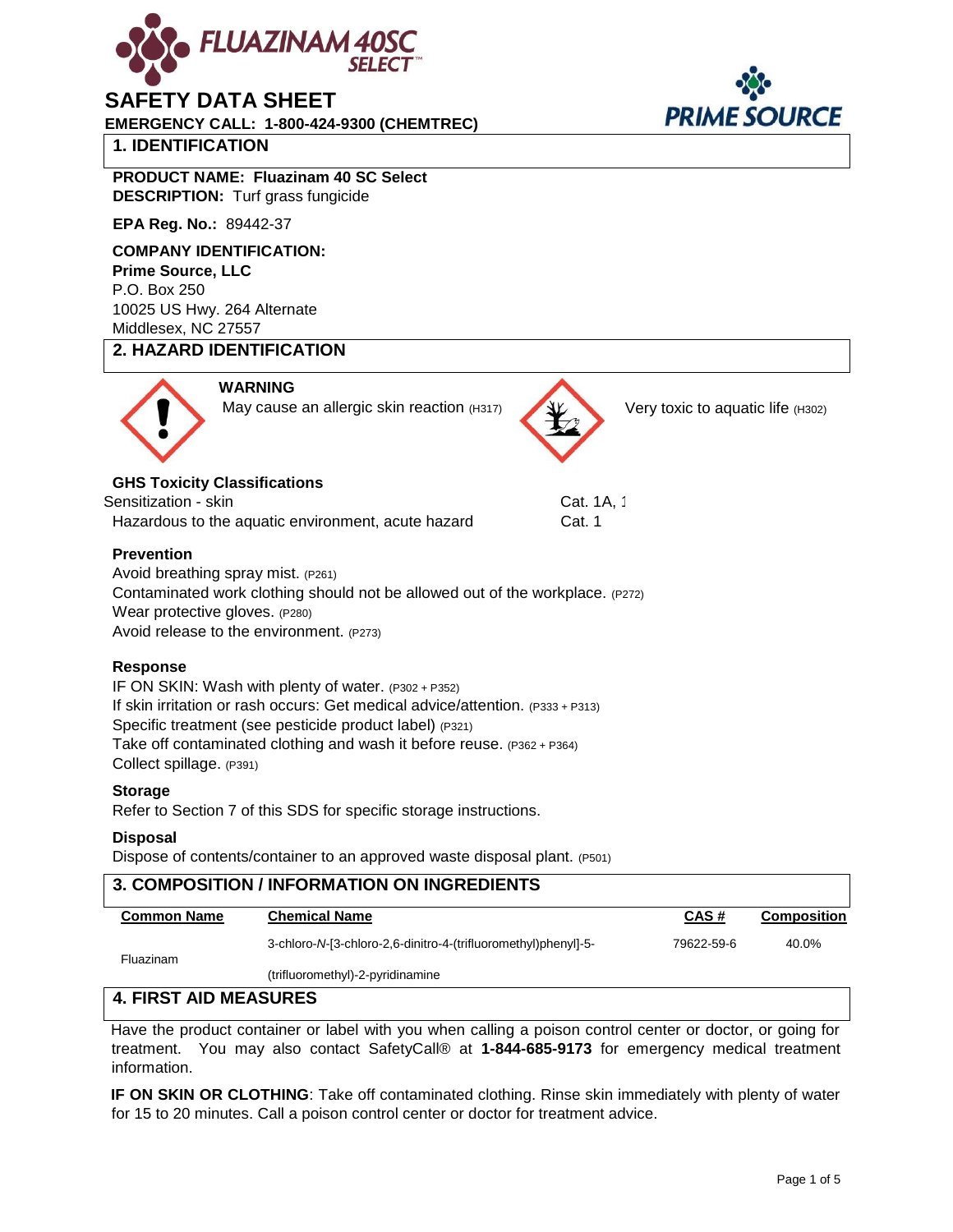

# **5. FIREFIGHTING MEASURES**

**Flash Point:** Not detectable

**Flammable Limits (LFL-UFL):** Not determined

**Fire and Explosion Hazards:** Burning produces noxious and toxic fumes.

**Extinguishing Medium:** Water fog, foam, dry chemical or carbon dioxide (CO2).

**Fire Fighting Equipment:** Firefighters should be equipped with self-contained positive pressure breathing apparatus and full bunker gear.

**Fire Fighting Instructions:** Evacuate area of all unnecessary personnel and fight fire from a safe distance upwind. Contain contaminated water / firefighting water; do not allow to enter drains or waterways. Use foam or dry chemical fire extinguishing systems to prevent environmental damage from excessive water runoff.

**NFPA Ratings:** Health – 2 / Flammability – 1 / Reactivity - 0

# **6. ACCIDENTAL RELEASE MEASURES**

**Personal Precautions:** Isolate area and keep unnecessary and unprotected personnel from entering. Wear suitable personal protective clothing and equipment as described in Section 8 of this document.

**Environmental Precautions:** Prevent material from entering public sewer systems or any waterways. Do not flush to drain. Large spills to soil or similar surfaces may necessitate removal of topsoil. The affected area should be removed and placed in an appropriate container for disposal.

**Spill Cleanup:** Dike spill using suitable absorbent or impervious materials such as earth, sand, or clay. Collect and contain contaminated absorbent and place in an appropriate container for disposal. Pump any free liquid into an appropriate closed container and decontaminate tools and equipment following cleanup. Collect washings for disposal.

# **7. HANDLING AND STORAGE**

**Handling:** Do not contaminate water, food or feed by storage, disposal or cleaning of equipment. Avoid contact with skin, eyes, or clothing. Avoid breathing spray mist. Prolonged or frequently repeated skin contact may cause allergic reactions in some individuals. Wash thoroughly with soap and water after handling. Remove contaminated clothing and wash before use. Do not take internally.

**Storage:** Store in original container in a secured, cool, dry place separate from food and feed. DO NOT store near heat or open flame.

# **8. EXPOSURE CONTROLS / PERSONAL PROTECTION**

**Engineering Controls:** Facilities storing or utilizing this material should be equipped with an eyewash station and a safety shower.

**Protective Clothing:** Applicators and other handlers must wear coveralls over long-sleeved shirt and long pants, chemical-resistant gloves made of any waterproof material (such as polyethylene or polyvinyl chloride), protective eyewear, and chemical resistant footwear and socks.

**General:** Remove PPE immediately after handling this product. Wash the outside of gloves before removing. As soon as possible, wash thoroughly and change into clean clothing. Do not allow contact of contaminated clothing with unprotected skin. Discard clothing and other absorbent materials that have been drenched or heavily contaminated with this product's concentrate. Do not reuse them. Follow manufacturer's instructions for cleaning/maintaining PPE. If no such instructions for washables exist, use detergent and hot water. Keep and wash PPE separately from other laundry.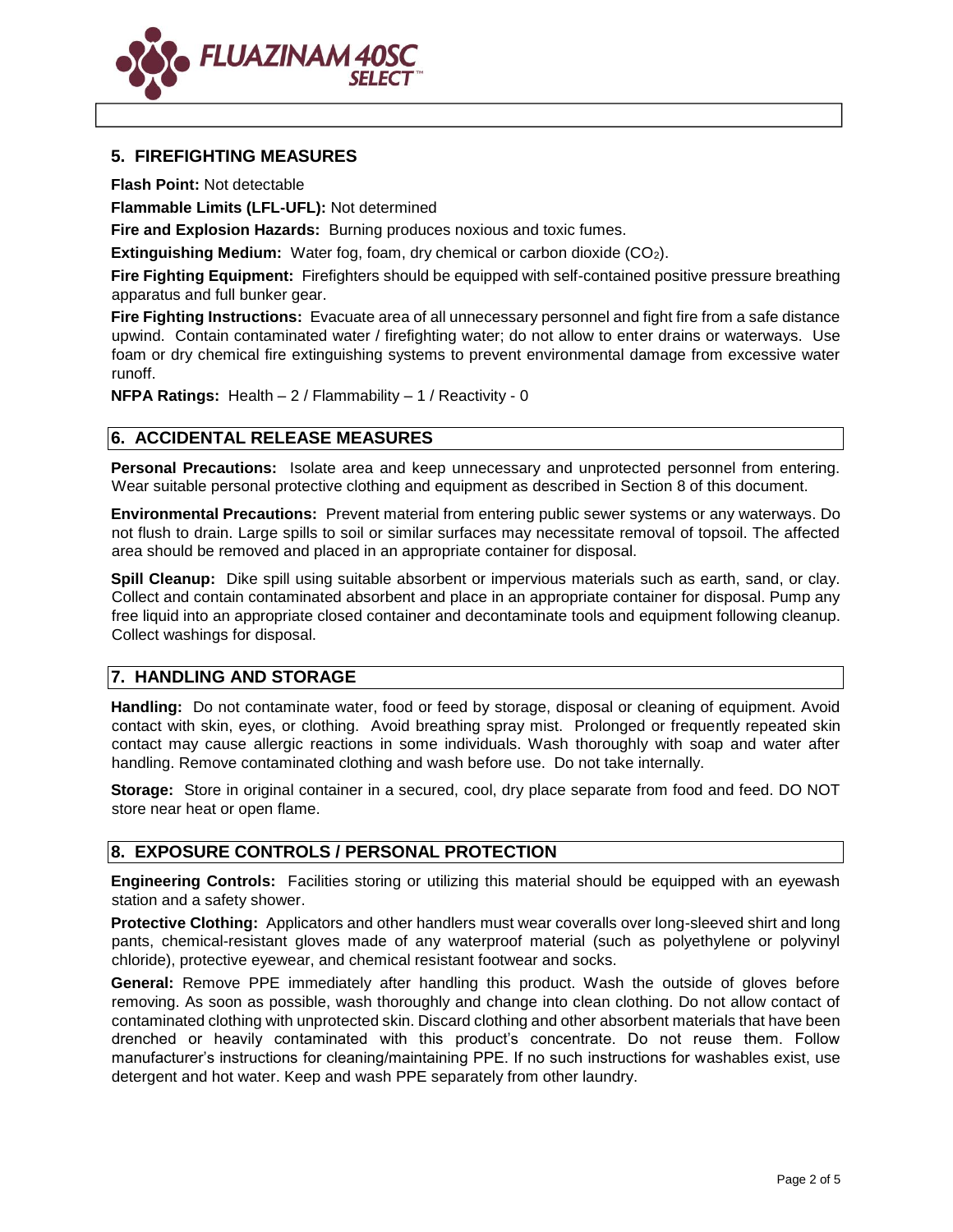

# **9. PHYSICAL AND CHEMICAL PROPERTIES**

**Physical State:** Yellow liquid **Odor:** pungent **Flashpoint:** Not detectable **pH:** 5-6 (1% aq.) **Density:** 1.2-1.3 g/mL **Solubility:** Soluble

**10. STABILITY AND REACTIVITY** 

**CONDITIONS TO AVOID:** None known.

**CHEMICAL STABILITY:** Stable under all normal use and storage conditions.

**INCOMPATIBILITY WITH OTHER MATERIALS:** None known.

**HAZARDOUS DECOMPOSITION PRODUCTS:** This product is chemically stable and no hazardous reactions should occur if stored and handled as prescribed / indicated. Thermal decomposition can lead to the formation of noxious and toxic fumes. **HAZARDOUS POLYMERIZATION:** Will not occur.

# **11. TOXICOLOGICAL INFORMATION**

**ORAL TOXICITY (rat LD50):** > 2,000 mg/kg **DERMAL TOXICITY (rat LD50):** > 2,000 mg/kg **INHALATION TOXICITY (rat LC<sub>50</sub>):** > 0.967 mg/L (4-hour) (highest dose given) **EYE IRRITATION:** Non-irritating **SKIN IRRITATION: Mildly irritating SKIN SENSITIZATION: Positive contact sensitizer CARCINOGENICITY: EPA:** Suggestive evidence of carcinogenicity to humans **ACGIH:** Not Listed **NTP:** Not Listed **IARC:** Not Listed **OSHA:** Not Listed **MUTAGENIC TOXICITY:** No evidence of mutagenic effects during *in vivo* and *in vitro* assays.

**REPRODUCTIVE TOXICITY:** Not a known reproductive toxicant.

# **12. ECOLOGICAL INFORMATION**

This product is toxic to fish and aquatic invertebrates.

# **The following information is for the active ingredient, fluazinam: AQUATIC TOXICITY**

Rainbow Trout (96-hour LC<sub>50</sub>): 0.036 mg/L Daphnia (48-hour  $LC_{50}$ ): 0.22 mg/L Algae (96-hr LC<sub>50</sub>): 0.16 mg/L

#### **AVIAN TOXICITY**

Bobwhite quail (oral  $LD_{50}$ ): 1,782 mg/kg Mallard Duck (oral  $LD_{50}$ ):  $> 4,190$  mg/kg

#### **OTHER TOXICITY**

Honey Bee (oral  $LD_{50}$ ): > 100 µg/bee (not toxic to bees)

# **13. DISPOSAL CONSIDERATIONS**

**PESTICIDE DISPOSAL:** Wastes resulting from the use of this product may be disposed of on site or at an approved waste disposal facility.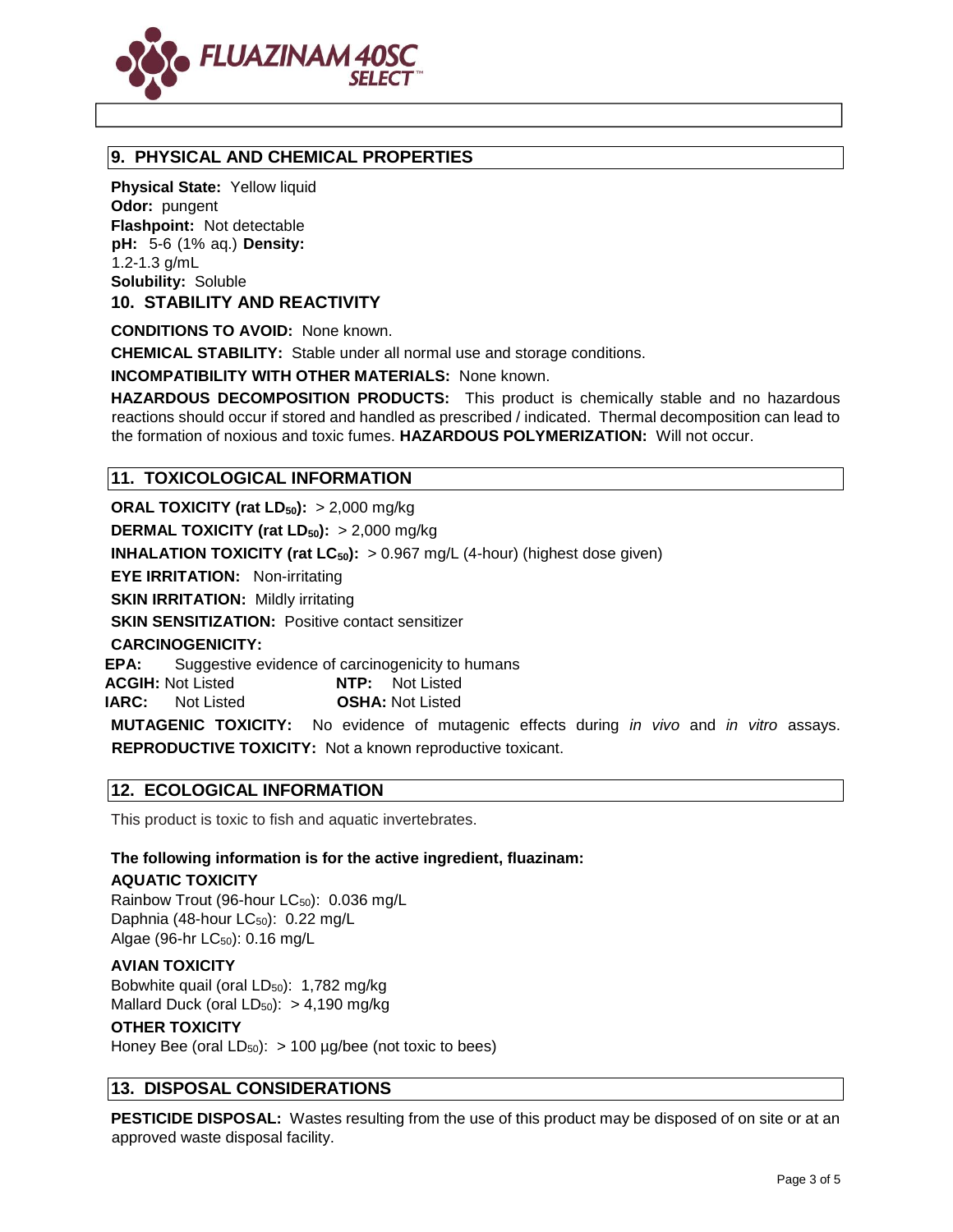

**CONTAINER DISPOSAL:** Nonrefillable container. Do not reuse or refill this container. Refer to the product label for specific container disposal instructions.

#### **14. TRANSPORT INFORMATION**

**US DOT (shipped by land):** 

| Containers < 119 gals. (450 L):<br>Containers $> 119$ gals. (450 L): | Not regulated |                                                                                       |  |  |  |  |
|----------------------------------------------------------------------|---------------|---------------------------------------------------------------------------------------|--|--|--|--|
| DOT Shipping Name:                                                   |               | UN3082, Environmentally Hazardous Substance, Liquid, N.O.S.<br>(Fluazinam), 9, PG III |  |  |  |  |
| <b>Emergency Response Guide:</b>                                     | 171           |                                                                                       |  |  |  |  |
| Marine Pollutant:                                                    | Yes.          |                                                                                       |  |  |  |  |
| IMDG (shipped by vessel):                                            |               |                                                                                       |  |  |  |  |

UN3082, Environmentally Hazardous Substance, Liquid, N.O.S. (Fluazinam), 9, PG III, Marine Pollutant **IATA (shipped by air):** 

UN3082, Environmentally Hazardous Substance, Liquid, N.O.S. (Fluazinam), 9, PG III

#### **15. REGULATORY INFORMATION**

#### **FIFRA –**

This chemical is a pesticide product registered by the Environmental Protection Agency and is subject to certain labeling requirements under federal pesticide law. These requirements differ from the classification criteria and hazard information required for safety data sheets, and for workplace labels of non-pesticide chemicals. The following is the hazard information as required on the pesticide label:

#### **PRECAUTIONARY STATEMENTS HAZARDS TO HUMANS AND DOMESTIC ANIMALS**

**CAUTION**. Harmful if swallowed. Harmful if absorbed through skin. Harmful if inhaled. Avoid contact with skin, eyes, or clothing. Avoid breathing spray mist. Prolonged or frequently repeated skin contact may cause allergic reactions in some individuals. Wash thoroughly with soap and water after handling. Remove contaminated clothing and wash before use. Do not take internally.

#### **ENVIRONMENTAL HAZARDS**

This product is toxic to fish and aquatic invertebrates. Do not apply directly to water, to areas where surface water is present, or to intertidal areas below the mean high water mark. Do not contaminate water when disposing of equipment washwater or rinsate. Do not apply when weather conditions favor drift from treated areas. Runoff and drift from treated areas may be hazardous to aquatic organisms in neighboring areas.

All pesticides are governed under the Federal Insecticide, Fungicide, and Rodenticide Act (FIFRA). The regulatory information presented below is pertinent only when this product is handled outside of the normal use and application as a pesticide. This product is excluded from listing requirements under EPA/TSCA.

**SARA Title III – Section 302 Extremely Hazardous Substances** Not listed

**SARA Title III – Section 311/312 Hazard Categories** Immediate

#### **SARA Title III – Section 312 Threshold Planning Quantity**

The threshold planning quantity (TPQ) for this product treated as a mixture is 10,000 lbs. This product contains no ingredients with a TPQ of less than 10,000 lbs.

**SARA Title III – Section 313 Reportable Ingredients** 

Not listed

**CERCLA Reportable Quantity (RQ) –**

Not listed

**CALIFORNIA PROP 65 STATUS –**